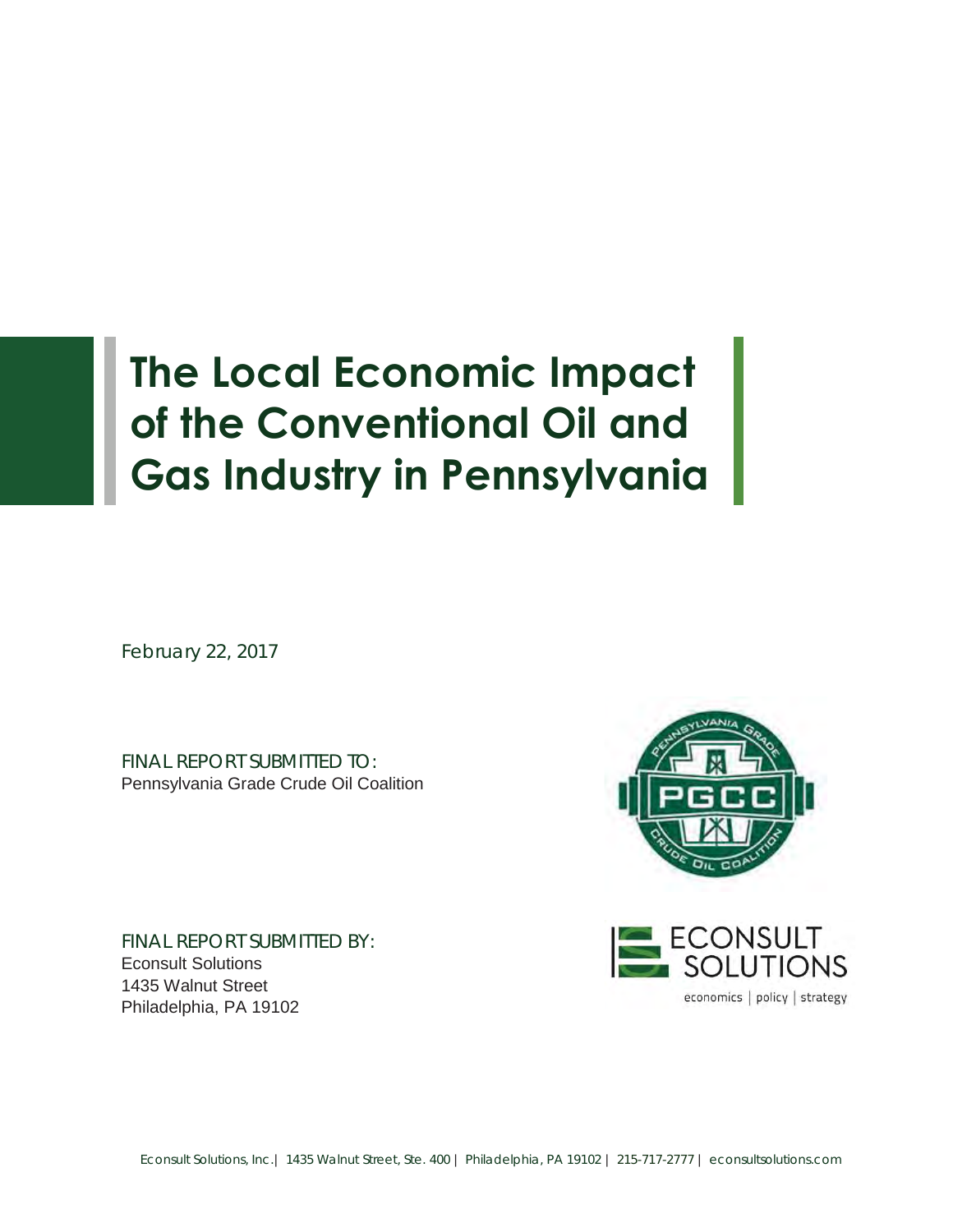## FUNDING SOURCES

*This study was funded by:* 

ARG Inc. McKean County Industrial Development Council (MCIDC) McKean County Office of Economic Development North Central Pennsylvania Regional Planning and Development Commission Pennsylvania Grade Crude Oil Coalition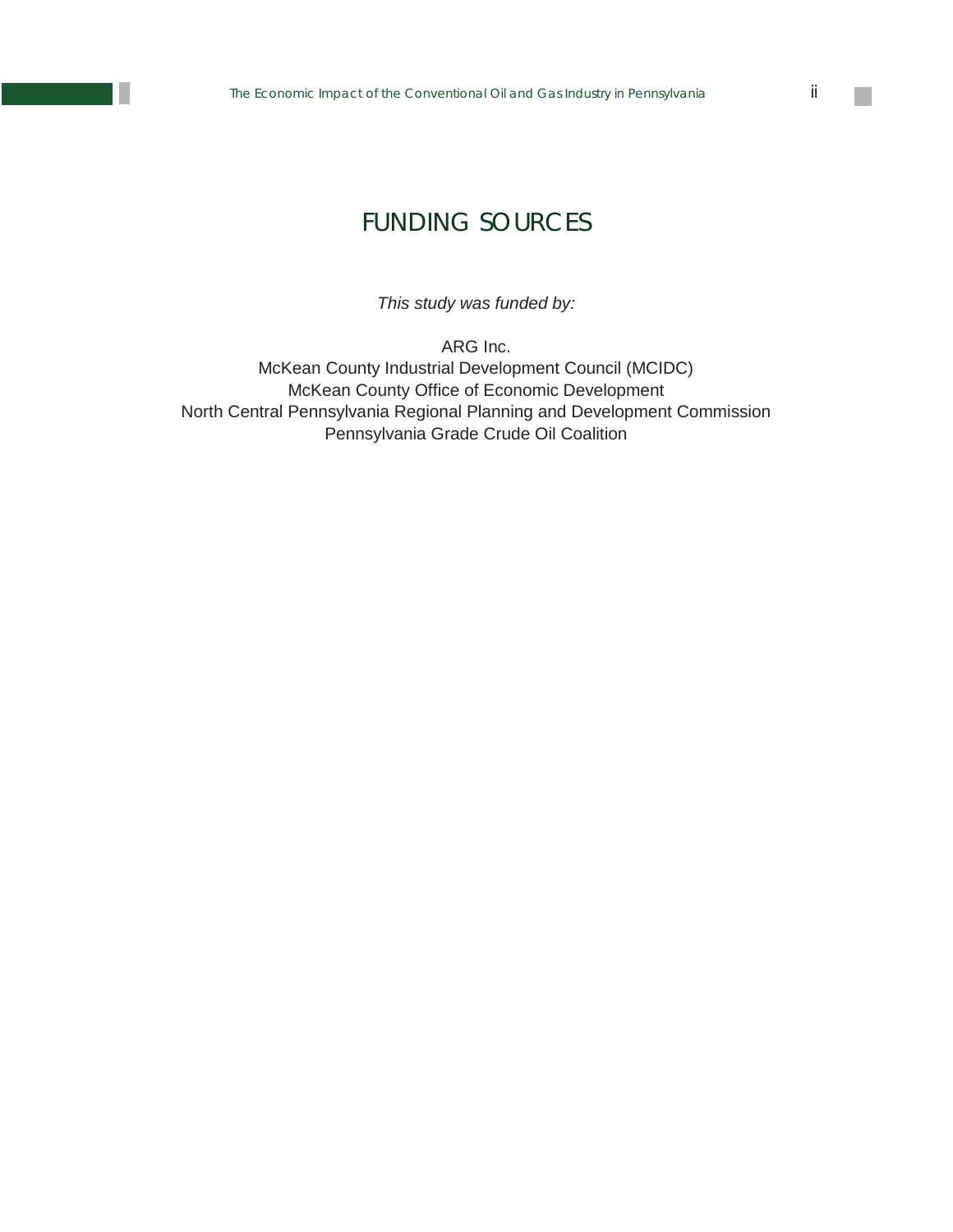# TABLE OF CONTENTS

П

| 1.0 |                                                                                   |                                                                                                                                            |  |
|-----|-----------------------------------------------------------------------------------|--------------------------------------------------------------------------------------------------------------------------------------------|--|
|     | 1.1<br>1.2<br>1.3                                                                 |                                                                                                                                            |  |
| 2.0 |                                                                                   |                                                                                                                                            |  |
|     | 2.1<br>2.2<br>2.3                                                                 | Demographics of Counties with Significant Conventional Well Activity12                                                                     |  |
| 3.0 |                                                                                   |                                                                                                                                            |  |
|     | 3.1<br>3.2<br>3.3<br>3.4                                                          | Estimated Economic Impact of Conventional Oil and Gas Wells in the 19-<br>Estimated Employment Impact of Conventional Oil and Gas Wells in |  |
|     | Estimated Fiscal Impact of Conventional Oil and Gas Wells in the 19-County<br>3.5 |                                                                                                                                            |  |
|     | 3.6<br>3.7<br>3.8                                                                 | Estimated Marginal Economic Impact of Varying Oil and Gas Prices29                                                                         |  |
| 4.0 |                                                                                   |                                                                                                                                            |  |
|     | 4.1<br>4.2<br>4.3                                                                 |                                                                                                                                            |  |
| 5.0 |                                                                                   |                                                                                                                                            |  |
|     | 5.1<br>5.2<br>5.3                                                                 | Future Economic Impact of Plugging Wells with Active Reserves 37                                                                           |  |
| 6.0 |                                                                                   |                                                                                                                                            |  |
|     |                                                                                   |                                                                                                                                            |  |
|     |                                                                                   |                                                                                                                                            |  |
|     |                                                                                   |                                                                                                                                            |  |
|     |                                                                                   |                                                                                                                                            |  |
|     |                                                                                   |                                                                                                                                            |  |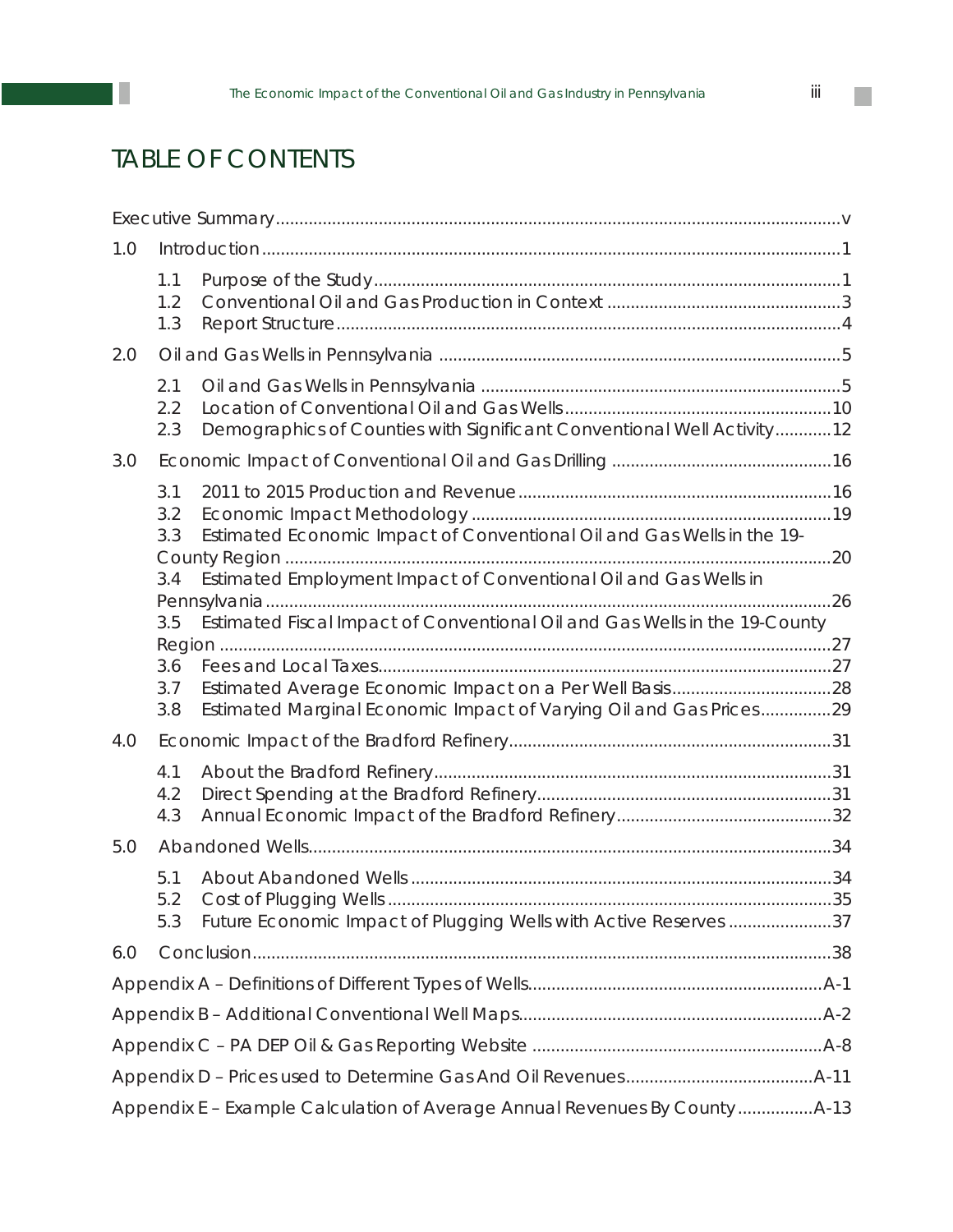| Appendix F - Industries Indirectly Supported by the Operations of Conventional Oil and |  |
|----------------------------------------------------------------------------------------|--|
|                                                                                        |  |
| Appendix G - Employment Supported by the Operations of Conventional Oil and Gas        |  |
|                                                                                        |  |
|                                                                                        |  |

 $\mathbb{R}^n$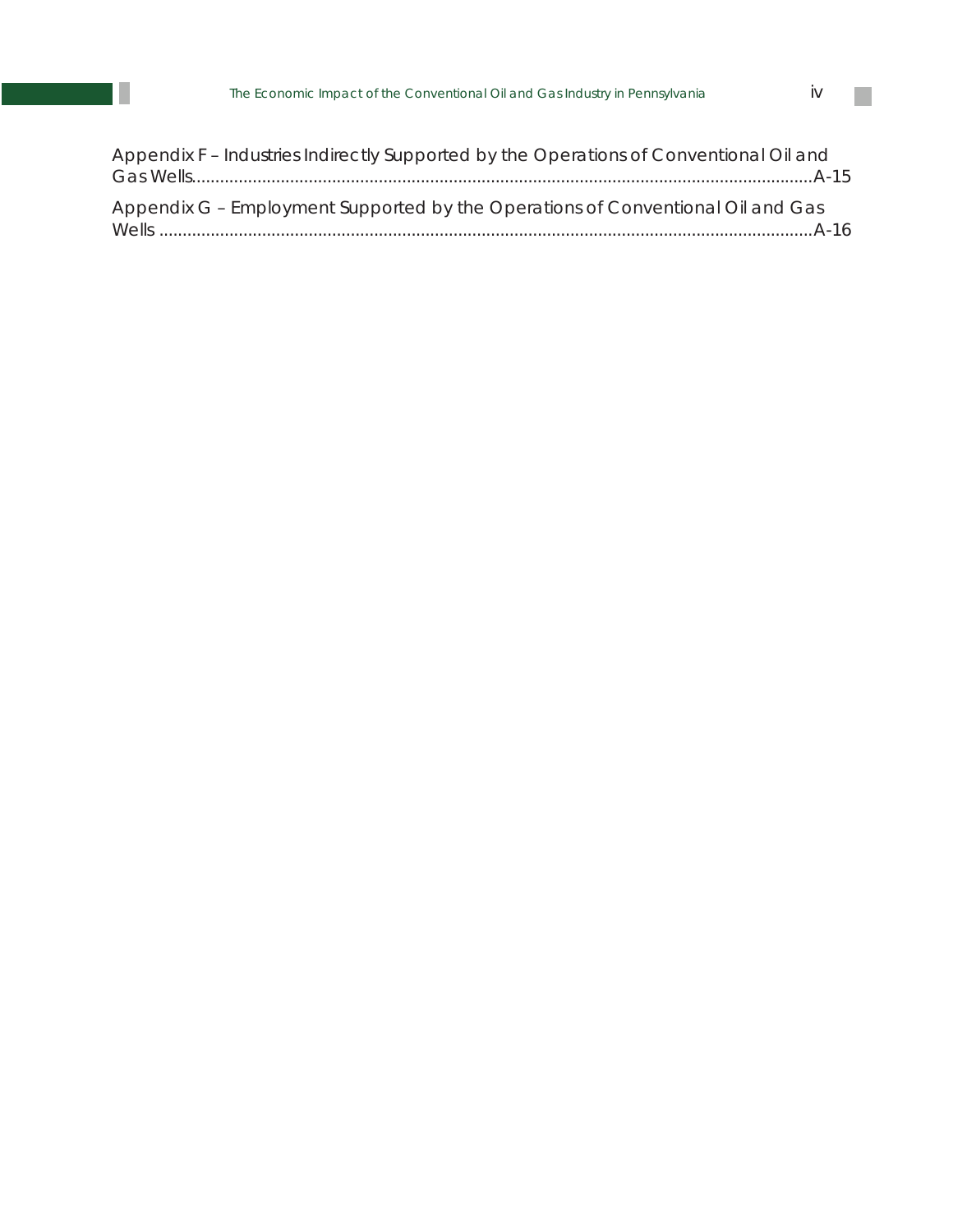## EXECUTIVE SUMMARY

The conventional oil and gas industry has been a driving force in the Commonwealth of Pennsylvania ("Commonwealth") for over a century. For the vast majority of this time, drilling has been limited to conventional wells. However, over the past eight years, a boom in unconventional drilling, spurred by the focus in the Marcellus shale, has upended Pennsylvania's legacy oil and gas industry. The Pennsylvania Grade Crude Oil Coalition (PGCC) represents independent, conventional oil and gas producers and service providers in western Pennsylvania. Its mission is to advance local economies and energy independence by promoting conventional oil and gas production in a safe and environmentally sound manner.

Conventional oil and gas, while only a portion of the total gas and oil production in the Commonwealth, is a crucial driver of local economic and employment impact in the small communities in which it occurs. This report focuses on the operations of conventional oil and gas wells in 19 counties in western Pennsylvania ("19-County Region") where there is significant conventional drilling activity, generate substantial economic impacts throughout the Commonwealth by utilizing local vendors, employing residents, and paying wages to their workers. The economic impacts include the direct activity of the conventional oil and gas industry and the spillover economic activity, induced and indirect impacts, it supports.

- Within the Commonwealth, the operations of the conventional oil and gas wells in the 19-County Region generate an estimated \$1.4 billion in total annual economic impact, of which \$1.2 billion occurs within the 19-County Region.
- The activity of the conventional oil and gas industry supports an estimated 5,600 jobs with \$241 million in earnings in the Commonwealth. Of that total employment impact, 4,700 jobs with \$185 million in earnings are supported within the 19-County Region.
- Additionally, the operations support \$17 million in annual tax revenues to the Commonwealth (see Figure ES.1).

The impacts of the conventional oil and gas industry are extremely important to the local economies in the 19-County Region. These counties and municipalities are less able to replace the income and employment generated by this industry with other jobs, making the health of the industry vital to their future.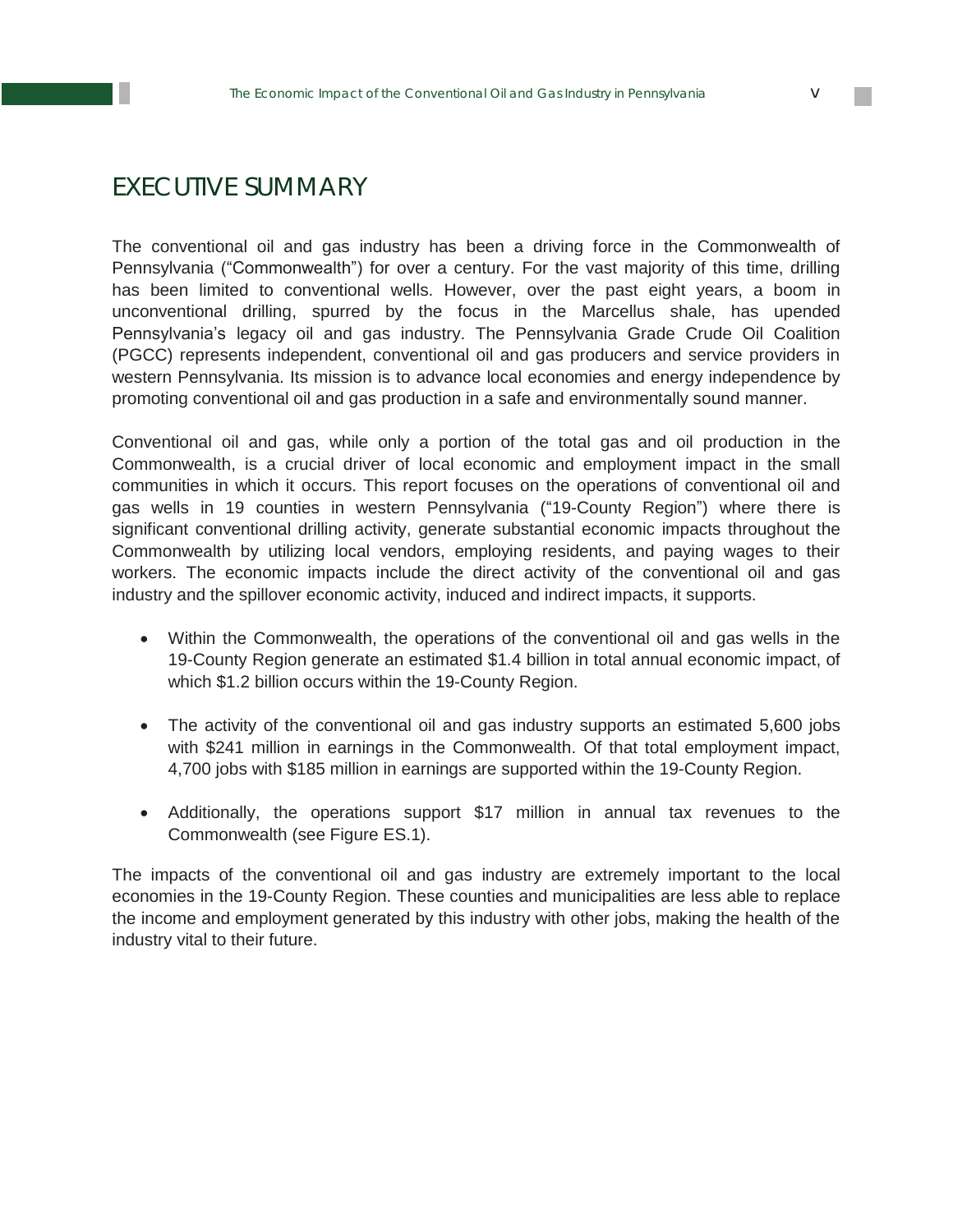#### **ES.1 – ESTIMATED TOTAL ECONOMIC IMPACT OF THE CONVENTIONAL WELL INDUSTRY WITHIN THE COMMONWEALTH OF PENNSYLVANIA**



*Source: PA.gov (2015), Energy Information Administration (2015), ESI (2016), IMPLAN (2013)*